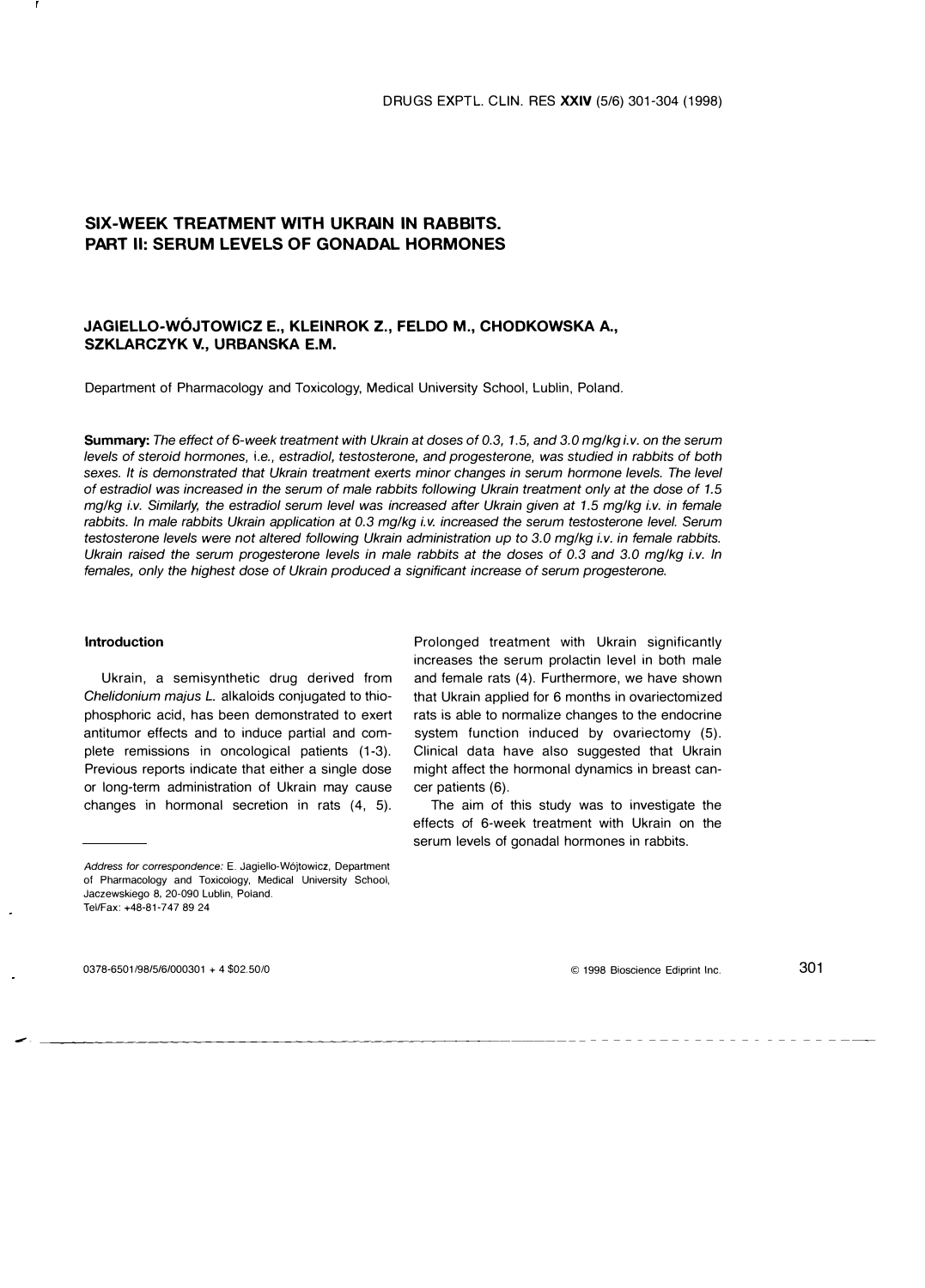#### Materials and methods

Drugs. High-grade pure Ukrain (thiophosphoric acid derivatives of alkaloids from Chelidonium majus L.) was obtained from the Ukrainian Anti-Cancer Institute (Vienna, Austria). The radioimmunoassay (RIA) kits for the determination of estradiol, testosterone and progesterone levels were supplied by DRG Instruments GmbH (Marburg, USA). All other chemicals were purchased from Merck (Darmstadt, Germany) and were of the highest available purity.

Animals. The experiments were carried out on male and female mongrel rabbits weighing 3.0-3.5 kg, purchased from Warsaw Medical Academy breeding farm (Warsaw, Poland). Animals were kept under standard laboratory conditions and maintained on a 12 h day/12 h night cycle. Rabbits were housed in groups of two animals per cage and given food and water ad libitum. Each experimental group consisted of 10 animals.

Drug administration and blood sample collection. Ukrain dissolved in physiological saline was injected i.v. into the rabbit ear vein at a volume of 0.2 ml/kg of body weight. The drug was administered in doses of 0.3, 1.5, and 3.0 mg/kg i.v. once a day for 6 weeks. Control animals received i.v. injections of respective saline volumes. Blood specimens were collected from each animal 24 h after the last dose of Ukrain or placebo. The blood was allowed to clot and the serum fraction was separated and subsequently stored at -20°C until RIA was performed.

RIA procedure. The levels of serum estradiol, testosterone and progesterone were measured in duplicate by the RIA method according to the instructions supplied with the respective kits. The measurements of the radioactivity of each tube were performed at room temperature using a γcounter (Tesla Liberec, Czech). Serum gonadal hormone levels were expressed in the following units: estradiol, pg/ml; testosterone, ng/ml; and progesterone, ng/ml.

Statistical analysis. The results were evaluated using the unpaired, two-tailed Student's  $t$ -test. Data are presented as a mean ±SE.

### **Results**

Six-week treatment with Ukrain at 0.3 or 3.0 mg/kg i.v. did not induce significant changes in the serum estradiol in male rabbits. Ukrain at a dose of 1.5 mg/kg i.v. caused an increase in the serum hormone level from 19.8 to 33.1 pg/ml (Table I). Similarly, the serum estradiol level in females was

Table I Effect of 6-week Ukrain administration on serum gonadal hormones levels in male rabbits

| Group   | Dose of Ukrain, mg/kg | Serum hormone level |                     |                              |
|---------|-----------------------|---------------------|---------------------|------------------------------|
|         |                       | estradiol, pg/ml    | testosterone, ng/ml | progesterone, ng/ml          |
| Control |                       | $19.8 \pm 3.71$     | $0.53 \pm 0.09$     | $0.39 \pm 0.09$              |
| Ukrain  | 0.3                   | $22.2 \pm 4.31$     | $1.42 \pm 0.28$ **  | $0.89 \pm 0.06$ ***          |
| Ukrain  | 1.5                   | $35.8 \pm 6.40^*$   | $0.55 \pm 0.18$     | $0.57 \pm 0.11$              |
| Ukrain  | 3.0                   | $29.5 \pm 5.20$     | $0.73 \pm 0.23$     | $0.69 \pm 0.12$ <sup>*</sup> |

The results are expressed as a mean  $\pm$ SE.  $^{\star}p$ <0.05; \*\*  $p$ <0.01; \*\*  $p$ <0.001; vs. control (Student's t-test). The blood was rapidly collected from the animals' ear vein 24 h after injection of the last dose of the drug.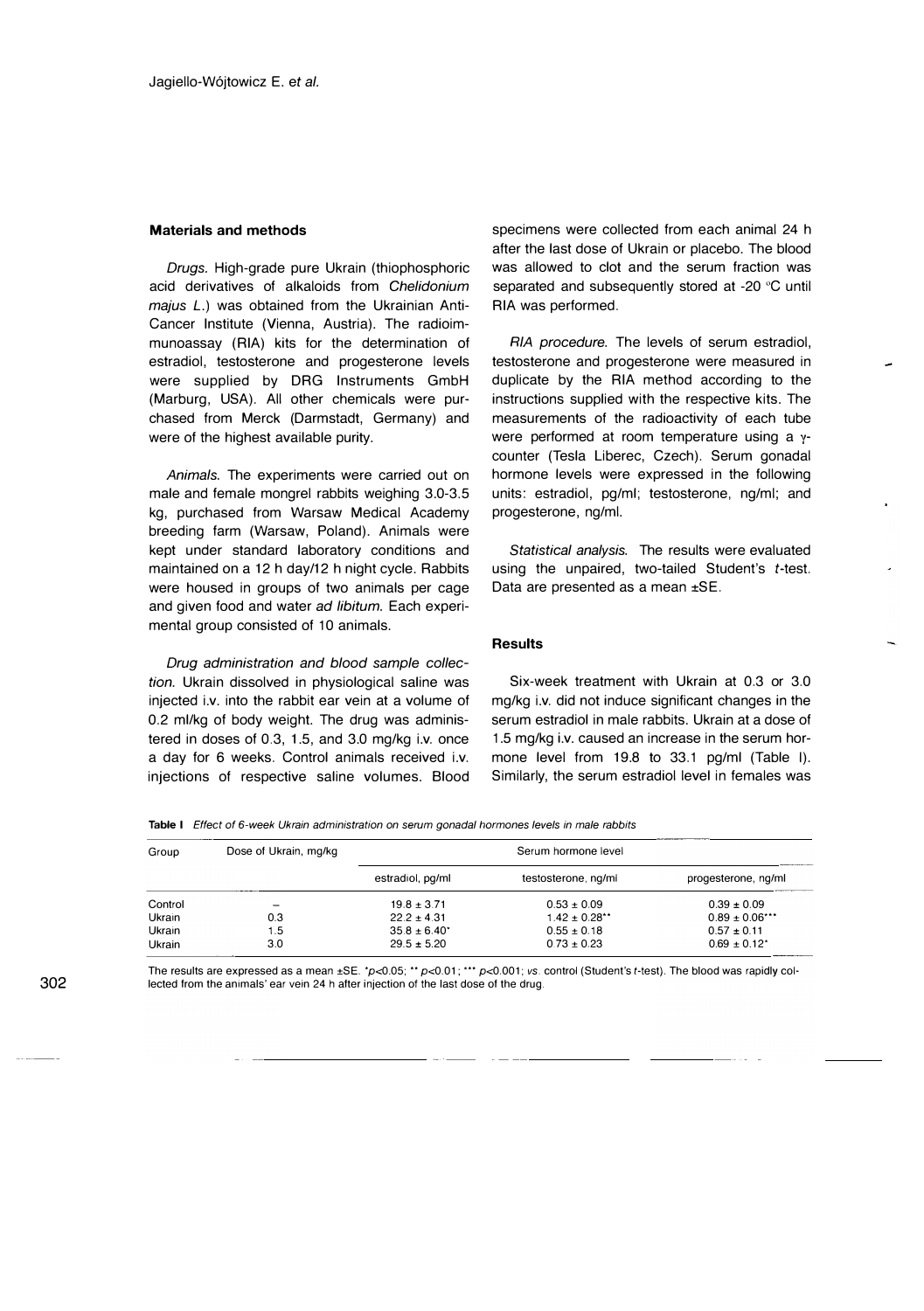| Group   | Dose of Ukrain, mg/kg | Serum hormone level |                     |                     |
|---------|-----------------------|---------------------|---------------------|---------------------|
|         |                       | estradiol, pg/ml    | testosterone, ng/ml | progesterone, ng/ml |
| Control | <b>Taker</b>          | $18.8 \pm 2.01$     | $0.18 \pm 0.02$     | $0.68 \pm 0.06$     |
| Ukrain  | 0.3                   | $22.0 \pm 3.81$     | $0.18 \pm 0.01$     | $1.45 \pm 0.42$     |
| Ukrain  | 1.5                   | $33.0 \pm 4.19**$   | $0.18 \pm 0.03$     | $0.56 \pm 0.14$     |
| Ukrain  | 3.0                   | $19.3 \pm 2.55$     | $0.15 \pm 0.09$     | $1.23 \pm 0.21$ **  |

Table II Effect of 6-week Ukrain administration on serum gonadal hormones levels in female rabbits

The results are expressed as a mean  $\pm$ SE (n=10), \*\*  $p$ <0.01 vs. control (Student's t-test). The blood was rapidly collected from the animals' ear vein 24 h after injection of the last dose of the drug.

unchanged following Ukrain administration at 0.3 or 3.0 mg/kg i.v., whereas the dose of 1.5 mg/kg i.v. increased the level of hormone in the serum from 18.8 to 33.0 pg/ml (Table II).

Ukrain at a dose of 0.3 but not 1.5 or 3.0 mg/kg i.v. produced an increase in the serum testosterone level in male rabbits from 0.53 to 1.42 ng/ml (Table I). None of the doses of Ukrain studied influenced testosterone levels in female rabbits (Table II).

The treatment with Ukrain at doses of 0.3 and 3.0 mg/kg i.v. but not 1.5 mg/kg i.v. increased serum progesterone levels in male rabbits from 0.39 to 0.89 and 0.69 ng/ml, respectively (Table I). In female rabbits only the administration of Ukrain at 3.0 mg/kg i.v. significantly increased the serum progesterone level, from 0.68 to 1.23 ng/ml (Table II).

### **Discussion**

Six-week treatment with Ukrain induced minor changes in gonadal hormone levels in rabbits of both sexes. In males the alterations in hormonal levels were observed following low doses of the drug, which brought about an increase in testosterone and progesterone concentrations. The estradiol level was altered by a medium dose of the drug in males. In females the testosterone level remained unchanged following Ukrain application.

The progesterone level was increased after administration of Ukrain at the lowest and highest doses, whereas only the moderate dose of the drug induced an increase in the estradiol level in female rabbits.

Ukrain has been shown to display antineoplastic and immunomodulatory properties and has already been used in oncological practise (1, 3). Our observations demonstrate that Ukrain does not depress gonadal function in experimental animals even following prolonged, 6-week application. This seems especially valuable in view of the fact that the majority of currently used antineoplastic agents may evoke profound alterations in gonadal hormone synthesis and reproductive functions (7, 8).

Presented data suggest that during Ukrain treatment, if anything, an increase in gonadal hormone levels is to be expected. An increase in testosterone and progesterone levels was found in male rabbits following the low dose (0.3 m/kg i.v.) of the drug. There was also a tendency toward increased serum progesterone concentrations in females following the lowest dose of Ukrain; however, due to high variability, the data did not reach statistical significance. A significant increase in the progesterone level was observed only after the administration of the highest dose of the drug. Thus, the experimental data imply that therapy with Ukrain should not evoke any depression of gonadal function even during long-term administration. 303